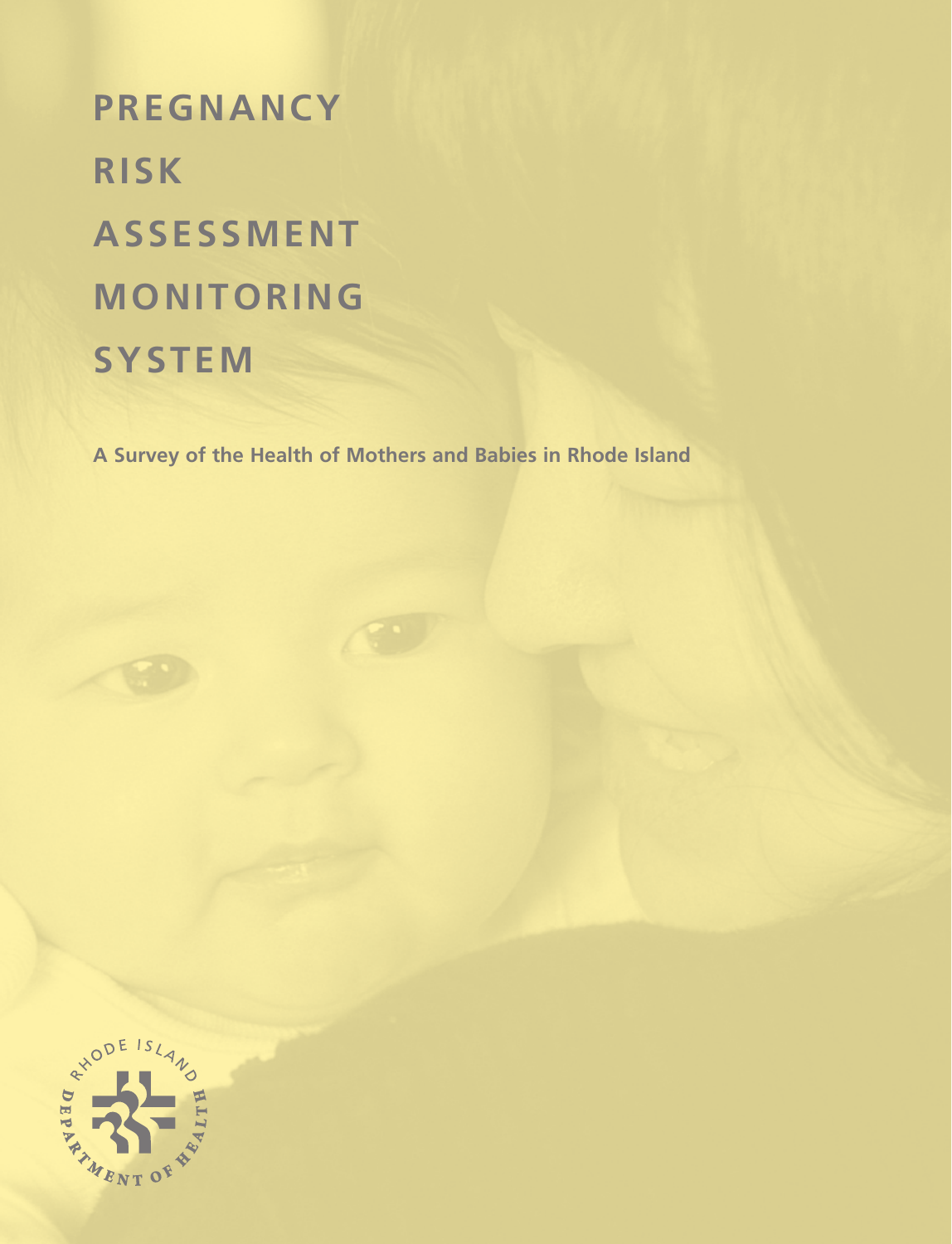Your experiences, thoughts and feelings are important! Please complete the survey and mail it in the enclosed postage paid envelope. Your help is voluntary, and your answers are completely confidential. Your answers will help us improve the health of mothers and babies throughout Rhode Island.

If you would like to learn more about PRAMS, call the Department of Health Information Line at 1-800-942-7434. Our staff speaks English and Spanish.

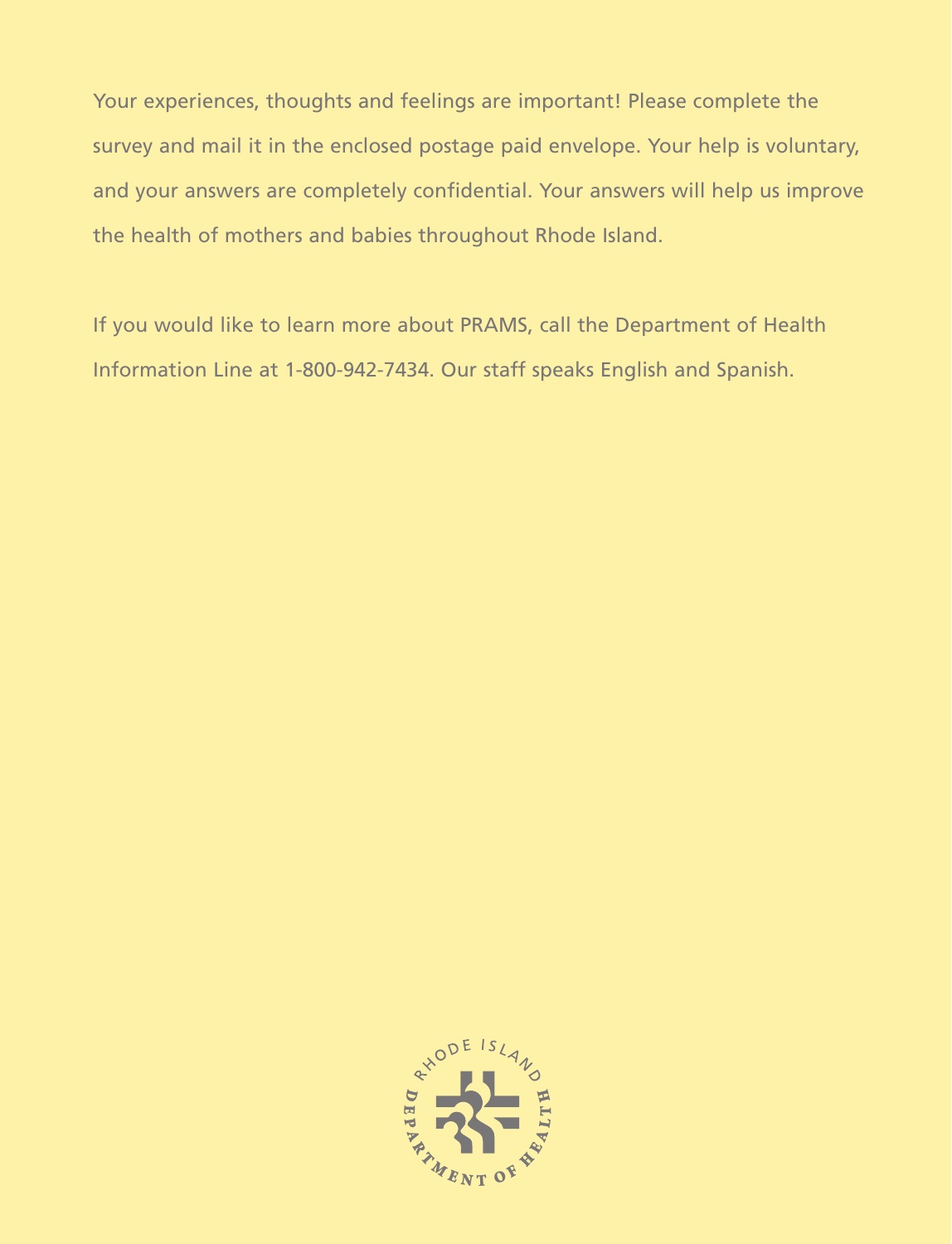**Please mark your answers. Follow the directions included with the questions. If no directions are presented, check the box next to your answer or fill in the blanks. Because not all questions will apply to everyone, you may be asked to skip certain questions.**

#### **BEFORE PREGNANCY**

**First, we would like to ask a few questions about** *you* **and the time** *before* **you got pregnant with your new baby.**

**1. At any time during the** *12 months before* **you got pregnant with your new baby, did you do any of the following things?** For each item,

|                | circle $\bf{Y}$ (Yes) if you did it or circle $\bf{N}$ (No) if |     |
|----------------|----------------------------------------------------------------|-----|
|                | you did not.                                                   |     |
|                | No                                                             | Yes |
| a.             | I was dieting (changing my eating                              |     |
|                | habits) to lose weight $\dots \dots \dots \dots$               | Y   |
| b.             | I was exercising 3 or more days                                |     |
|                | of the week $\dots \dots \dots \dots \dots \dots \dots$        | Y   |
| C <sub>1</sub> | I was regularly taking prescription                            |     |
|                | medicines other than birth control N                           | Y   |
| d.             | I visited a health care worker to                              |     |
|                | be checked or treated for diabetes $N$                         | Y   |
| e.             | I visited a health care worker to                              |     |
|                | be checked or treated for high                                 |     |
|                | $blood pressure \dots \dots \dots \dots \dots \dots N$         | Y   |
| f.             | I visited a health care worker to                              |     |
|                | be checked or treated for depression                           |     |
|                | or anxiety $\dots \dots \dots \dots \dots \dots \dots$         | Y   |
| g.             | I talked to a health care worker                               |     |
|                | about my family medical history $\dots$ N                      | Y   |
| h.             | I had my teeth cleaned by a dentist                            |     |
|                |                                                                | Y   |
|                |                                                                |     |

**2. During the** *month before* **you got pregnant with your new baby, were you covered by any of these health insurance plans?**

#### **Check all that apply**

- $\Box$  Health insurance from your job or the job of your husband, partner, or parents  $\Box$  Health insurance that you or someone else
- paid for (not from a job)
- **Q** Medicaid
- $\Box$  TRICARE or other military health care
- RIte Care (Neighborhood, United, Blue Chip)
- $\Box$  Other source(s)  $\longrightarrow$  Please tell us:
- $\Box$  I did not have any health insurance before I got pregnant

**3. During the** *month before* **you got pregnant with your new baby, how many times a week did you take a multivitamin, a prenatal vitamin, or a folic acid vitamin?**

- $\Box$  I didn't take a multivitamin, prenatal vitamin, or folic acid vitamin at all
- $\Box$  1 to 3 times a week
- $\Box$  4 to 6 times a week
- $\Box$  Every day of the week

**4.** *Just before* **you got pregnant with your new baby, how much did you weigh?**

Pounds **OR** Kilos

**5. How tall are you without shoes?**

Feet Inches

**OR** Meters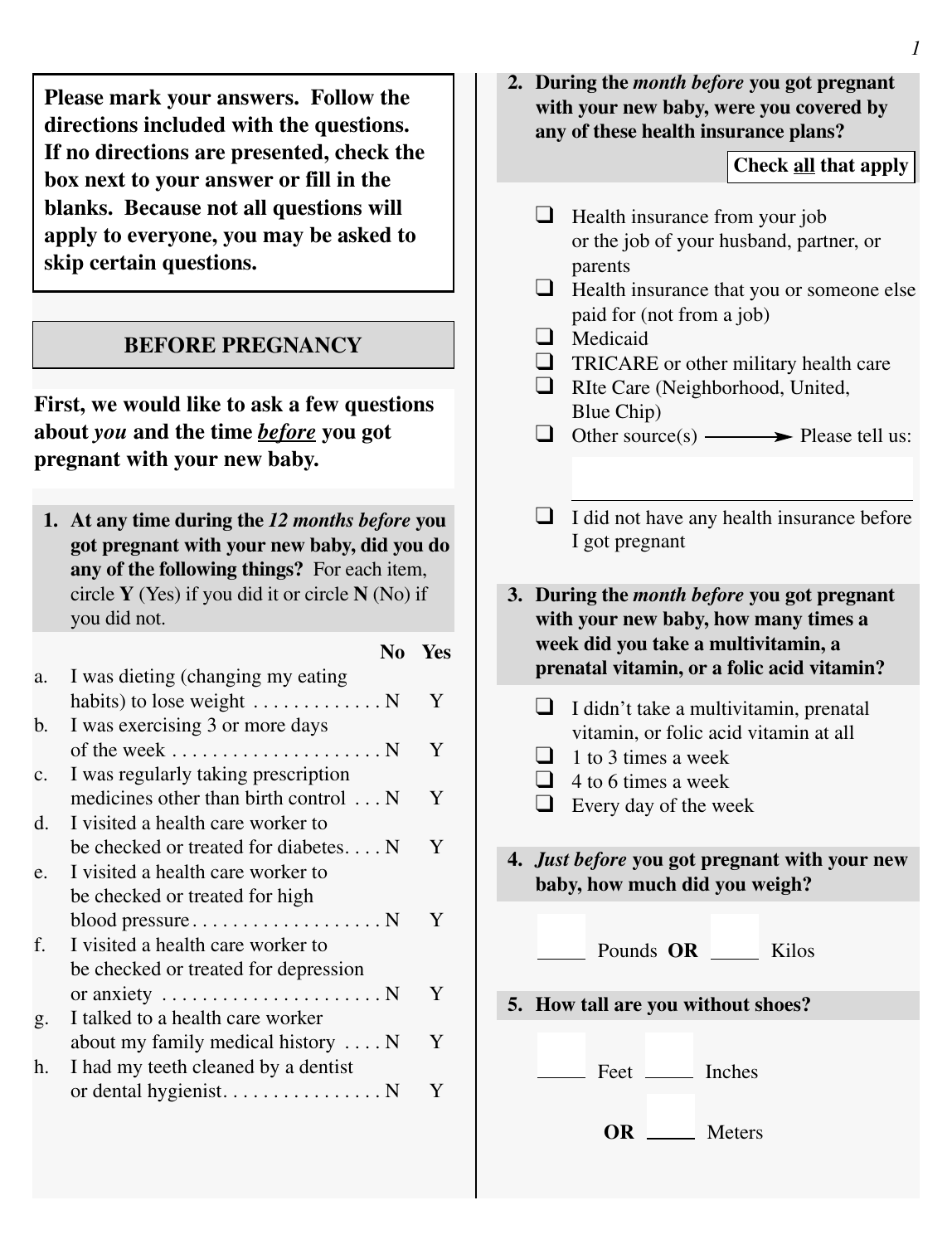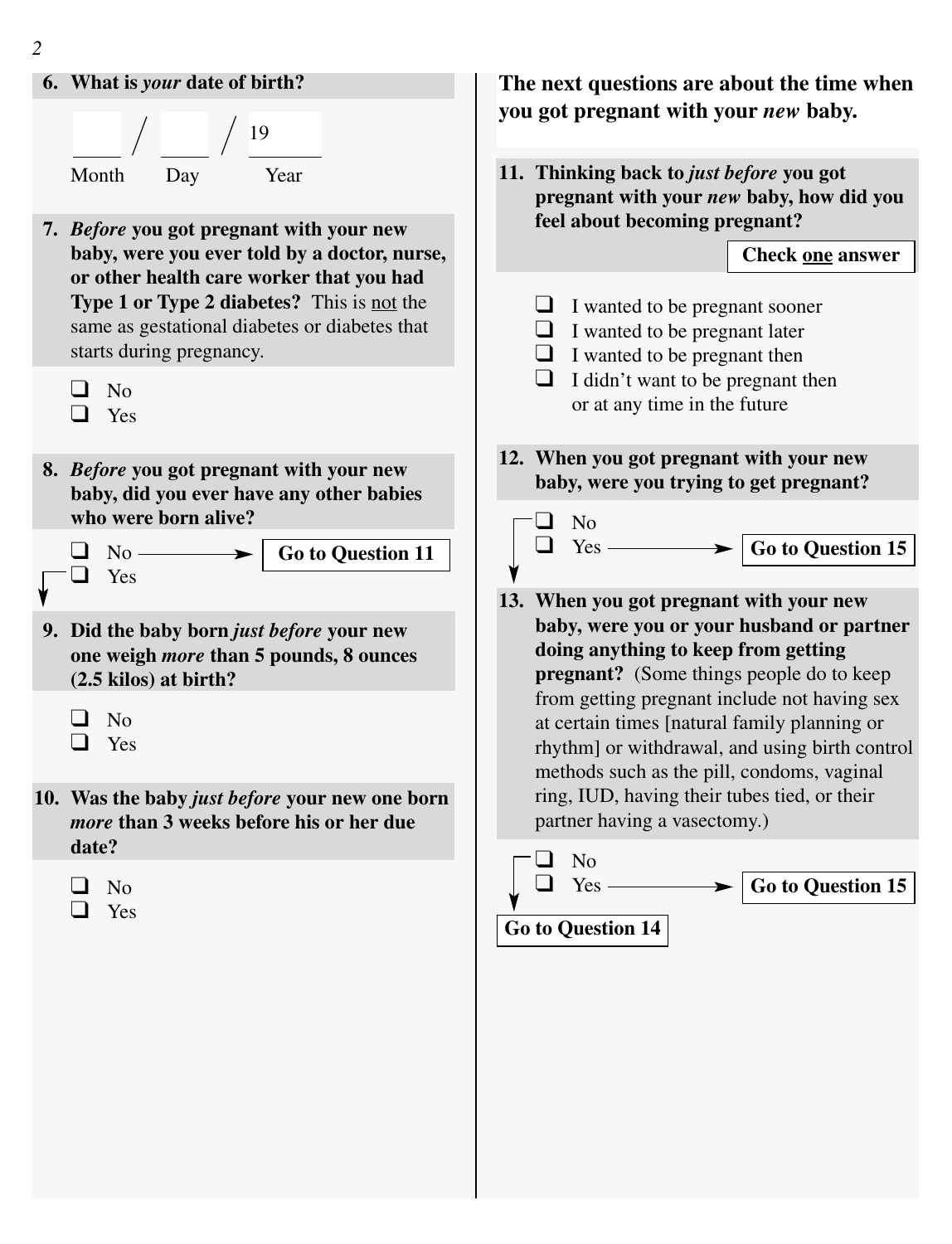**14. What were your reasons or your husband's or partner's reasons for not doing anything to keep from getting pregnant?**

## **Check all that apply**

- $\Box$  I didn't mind if I got pregnant
- $\Box$  I thought I could not get pregnant at that time
- $\Box$  I had side effects from the birth control method I was using
- $\Box$  I had problems getting birth control when I needed it
- $\Box$  I thought my husband or partner or I was sterile (could not get pregnant at all)
- $\Box$  My husband or partner didn't want to use anything
- $\Box$  Other  $\longrightarrow$  Please tell us:

## **DURING PREGNANCY**

**The next questions are about the prenatal care you received during your most recent pregnancy. Prenatal care includes visits to a doctor, nurse, or other health care worker before your baby was born to get checkups and advice about pregnancy.** (It may help to look at the calendar when you answer these questions.)

- **15. How many weeks or months pregnant were you when you were** *sure* **you were pregnant?** (For example, you had a pregnancy test or a doctor or nurse said you were pregnant.)
	- Weeks **OR** Months

 $\Box$  I don't remember

**16. How many weeks or months pregnant were you when you had your first visit for prenatal care?** Do not count a visit that was only for a pregnancy test or only for WIC (the Special Supplemental Nutrition Program for Women, Infants, and Children).

Weeks **OR** Months  $\Box$  I didn't go for prenatal  $\c{c}$   $\rightarrow$   $\f{G}$  **G**<sub> $\alpha$ </sub> **to Page 4**, **Question 18** { **Go to Page 4, Question 17**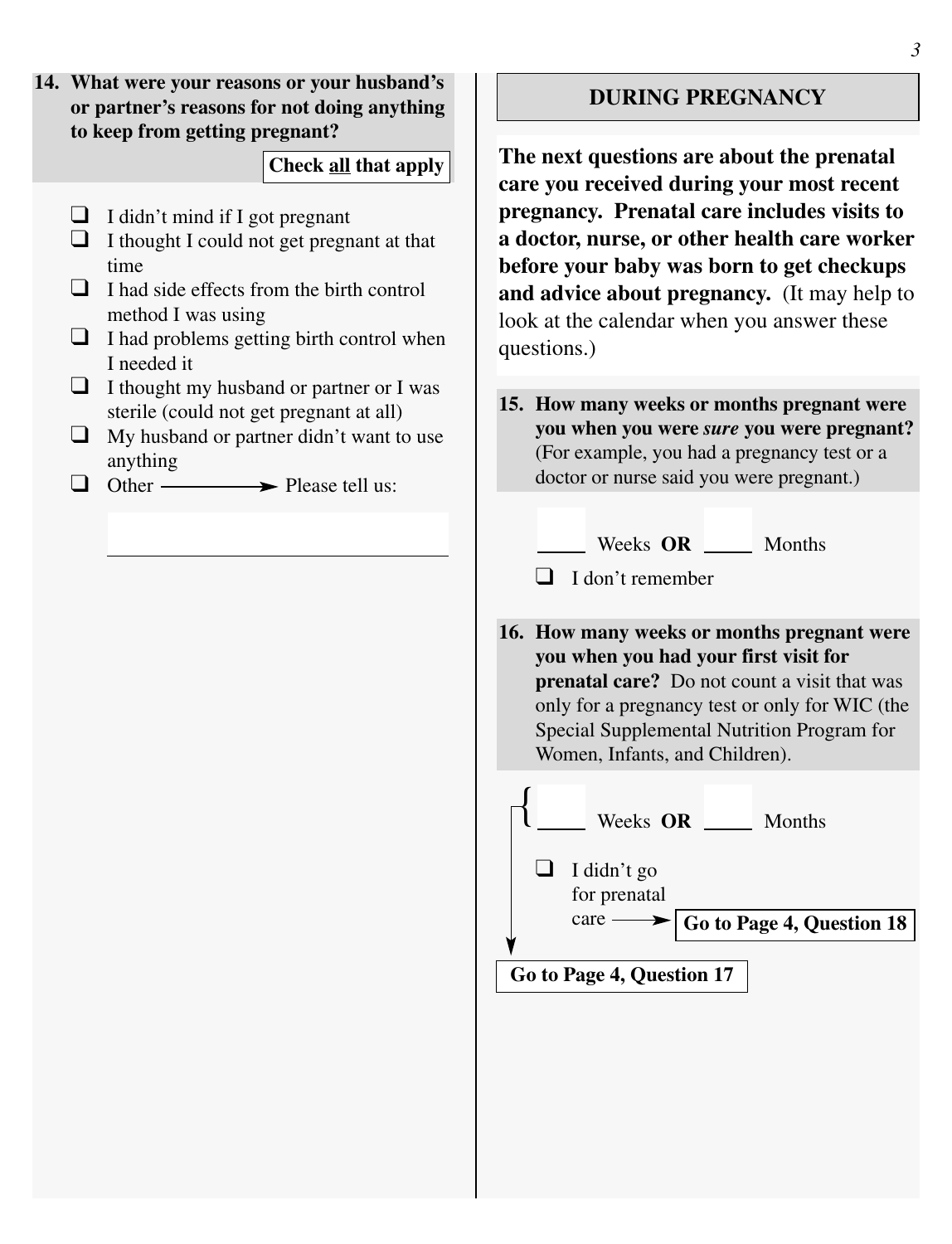



|    |                                                                     | <b>True False</b> |
|----|---------------------------------------------------------------------|-------------------|
| a. | I couldn't get an appointment                                       |                   |
|    | when I wanted one T                                                 | F                 |
| b. | I didn't have enough money or                                       |                   |
|    | insurance to pay for my visits $\dots$ . T                          | F                 |
| c. | I had no transportation to get to                                   |                   |
|    | the clinic or doctor's office $\dots$                               | F                 |
| d. | The doctor or my health plan                                        |                   |
|    | would not start care as early                                       |                   |
|    | as I wanted $\dots\dots\dots\dots\dots\dots\dots$                   | F                 |
| e. | I had too many other things                                         |                   |
|    | going on $\dots \dots \dots \dots \dots \dots \dots$                | F                 |
| f. | I couldn't take time off from work                                  |                   |
|    |                                                                     | F                 |
| g. | I didn't have my Medicaid or                                        |                   |
|    |                                                                     | F                 |
| h. | I had no one to take care of my                                     |                   |
|    | $children. \ldots \ldots \ldots \ldots \ldots \ldots \ldots \ldots$ | F                 |
| i. | I didn't know that I was pregnant T                                 | F                 |
| j. | I didn't want anyone else to know                                   |                   |
|    |                                                                     | F                 |
| k. | I didn't want prenatal care T                                       | F                 |
|    |                                                                     |                   |

**If you did not go for prenatal care, go to Question 22.**

## **19. Did any of these health insurance plans help you pay for your** *prenatal care***?**

## **Check all that apply**

- $\Box$  Health insurance from your job or the job of your husband, partner, or parents
- $\Box$  Health insurance that you or someone else paid for (not from a job)
- **Q** Medicaid
- $\Box$  TRICARE or other military health care
- RIte Care (Neighborhood, United, Blue Chip)
- $\Box$  Other source(s)  $\longrightarrow$  Please tell us:
- $\Box$  I did not have health insurance to help pay for my prenatal care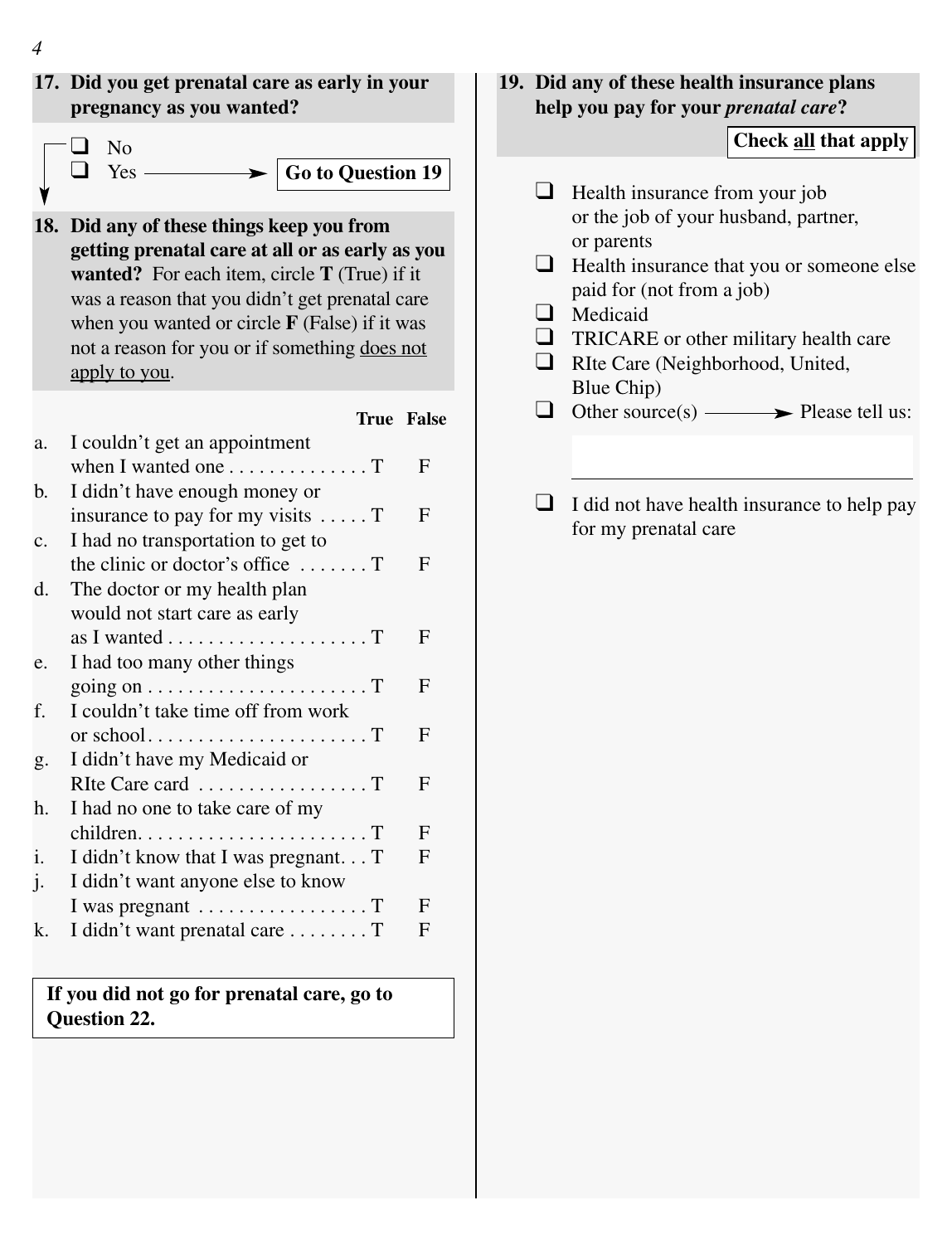**20.** *During any of your prenatal care visits***, did a doctor, nurse, or other health care worker talk with you about any of the things listed below?** *Please count only discussions,* not reading materials or videos. For each item, circle **Y** (Yes) if someone talked with you about it or circle **N** (No) if no one talked with you about it.

|    | N <sub>0</sub>                                               | Yes |
|----|--------------------------------------------------------------|-----|
| a. | How smoking during pregnancy                                 |     |
|    |                                                              | Y   |
| b. | Breastfeeding my baby N                                      | Y   |
| c. | How drinking alcohol during                                  |     |
|    | pregnancy could affect my baby N                             | Y   |
| d. | Using a seat belt during my                                  |     |
|    | $pregnancy \ldots \ldots \ldots \ldots \ldots \ldots \ldots$ | Y   |
| e. | Medicines that are safe to take during                       |     |
|    | my pregnancy $\dots \dots \dots \dots \dots \dots$           | Y   |
| f. | How using illegal drugs could affect                         |     |
|    |                                                              | Y   |
| g. | Doing tests to screen for birth defects                      |     |
|    | or diseases that run in my family $\dots$ N                  | Y   |
| h. | The signs and symptoms of preterm                            |     |
|    | labor (labor more than 3 weeks before                        |     |
|    |                                                              | Y   |
| i. | What to do if my labor starts early $\dots N$                | Y   |
| j. | Getting tested for HIV (the virus                            |     |
|    | that causes $AIDS$ ) N                                       | Y   |
| k. | What to do if I feel depressed during                        |     |
|    | my pregnancy or after my baby                                |     |
|    |                                                              | Y   |
| 1. | Physical abuse to women by their                             |     |
|    | husbands or partners N                                       | Y   |

- **21.** *During any of your prenatal care visits***, did a doctor, nurse, or other health care worker talk with you about how eating fish containing high levels of mercury could affect your baby?**
	- $\Box$  No

**D** Yes

- **22. At any time during** *your most recent* **pregnancy or delivery, did you have a test for HIV (the virus that causes AIDS)?**
	- $\Box$  No
	- $\Box$  Yes
	- $\Box$  I don't know
- **23. At any time during** *your most recent* **pregnancy, did a doctor, nurse, or other health care worker offer you a flu vaccination or tell you to get one?**
	- $\Box$  No
	- � Yes
- **24. Did you get a flu vaccination during** *your most recent* **pregnancy?**
	- $\Box$  No

 $\Box$  Yes

- **25. During** *your most recent* **pregnancy, were you on WIC (the Special Supplemental Nutrition Program for Women, Infants, and Children)?**
	- $\Box$  No
	- $\Box$  Yes
- **26. During** *your most recent* **pregnancy, were you told by a doctor, nurse, or other health care worker that you had gestational diabetes (diabetes that started during** *this* **pregnancy)?**
	- $\Box$  No
	- $\Box$  Yes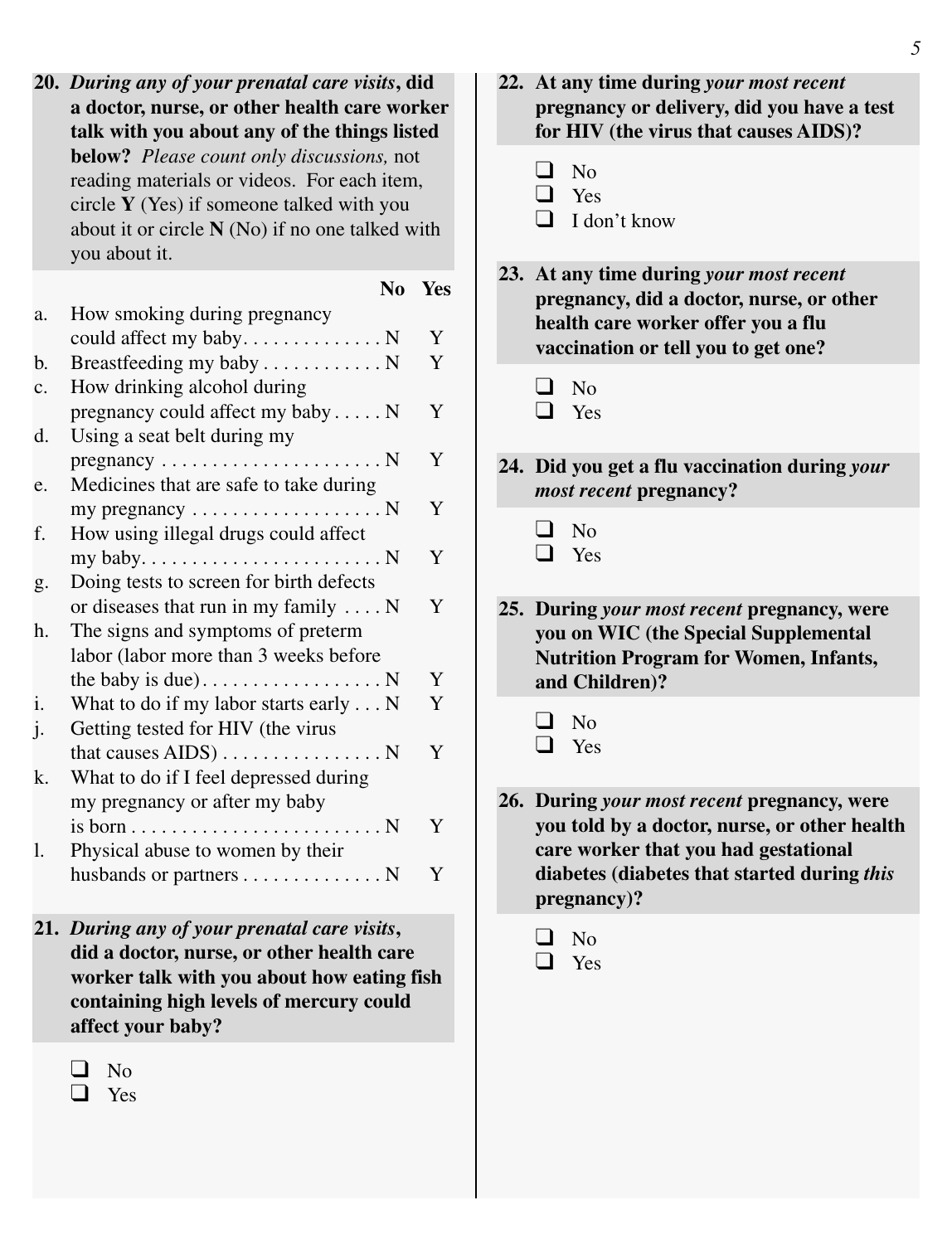**27. Did you have any of the following problems during** *your most recent* **pregnancy?** For each item, circle **Y** (Yes) if you had the problem or circle **N** (No) if you did not. **No Yes** a. Vaginal bleeding  $\dots \dots \dots \dots \dots \dots N$  Y b. Kidney or bladder (urinary tract) infection . . . . . . . . . . . . . . . . . . . . . . . N Y c. *Severe* nausea, vomiting, or  $dehydration \dots \dots \dots \dots \dots \dots \dots \dots \dots \quad Y$ d. Cervix had to be sewn shut (cerclage for incompetent cervix)....  $N$  Y e. High blood pressure, hypertension (including pregnancy-induced hypertension [PIH]), preeclampsia, or toxemia  $\dots \dots \dots \dots \dots \dots \dots N$  Y f. Problems with the placenta (such as abruptio placentae or placenta previa).  $\dots$  . . . . . . . . . . . . . . N Y g. Labor pains more than 3 weeks before my baby was due (preterm or early labor)  $\dots$  . . . . . . . . . . . . . . . .  $N$   $Y$ h. Water broke more than 3 weeks before my baby was due (premature rupture of membranes  $[PROM]$ )..... N Y i. I had to have a blood transfusion  $\dots N$  Y j. I was hurt in a car accident  $\dots \dots \dots N$  Y

**The next questions are about smoking cigarettes around the time of pregnancy (before, during, and after).**



**29. In the** *3 months before* **you got pregnant, how many cigarettes did you smoke on an average day?** (A pack has 20 cigarettes.)  $\Box$  41 cigarettes or more  $\Box$  21 to 40 cigarettes  $\Box$  11 to 20 cigarettes  $\Box$  6 to 10 cigarettes  $\Box$  1 to 5 cigarettes  $\Box$  Less than 1 cigarette  $\Box$  I didn't smoke then **30. In the** *last 3 months* **of your pregnancy, how many cigarettes did you smoke on an average day?** (A pack has 20 cigarettes.)  $\Box$  41 cigarettes or more  $\Box$  21 to 40 cigarettes  $\Box$  11 to 20 cigarettes  $\Box$  6 to 10 cigarettes  $\Box$  1 to 5 cigarettes  $\Box$  Less than 1 cigarette  $\Box$  I didn't smoke then **31. How many cigarettes do you smoke on an average day** *now***?** (A pack has 20 cigarettes.)  $\Box$  41 cigarettes or more  $\Box$  21 to 40 cigarettes  $\Box$  11 to 20 cigarettes  $\Box$  6 to 10 cigarettes  $\Box$  1 to 5 cigarettes  $\Box$  Less than 1 cigarette  $\Box$  I don't smoke now **32. Which of the following statements best describes the rules about smoking** *inside* **your home** *now***?**  $\Box$  No one is allowed to smoke anywhere inside my home  $\Box$  Smoking is allowed in some rooms or at some times  $\Box$  Smoking is permitted anywhere inside my home **Check one answer**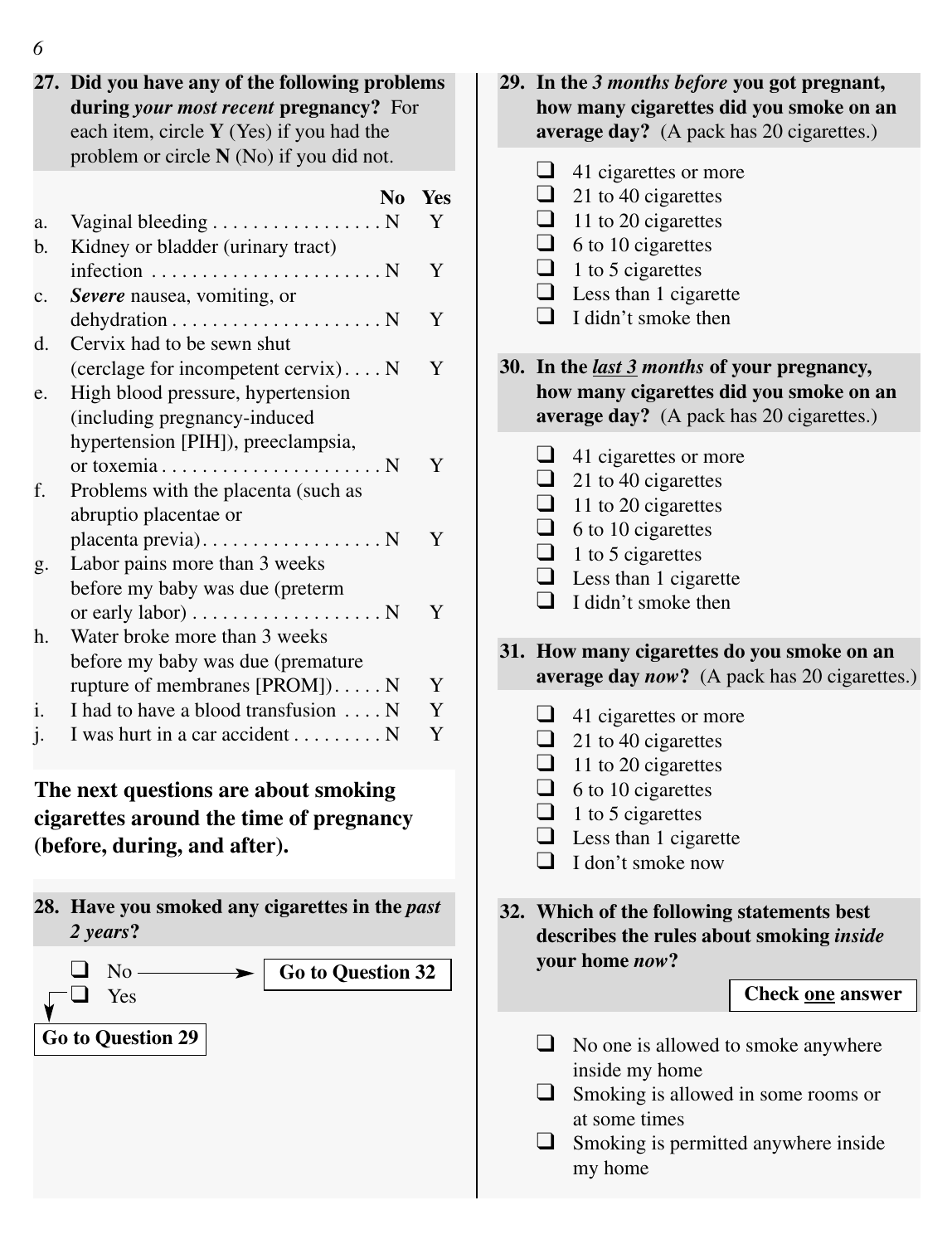**The next questions are about drinking alcohol around the time of pregnancy (before, during and after).**

**33. Have you had any alcoholic drinks in the** *past 2 years***?** A drink is 1 glass of wine, wine cooler, can or bottle of beer, shot of liquor, or mixed drink.

 $\Box$  No  $\Box$ � Yes

**Go to Question 36**

**34a. During the** *3 months before* **you got pregnant, how many alcoholic drinks did you have in an average week?**



**34b. During the** *3 months before* **you got pregnant, how many times did you drink 4 alcoholic drinks or more in one sitting?** A sitting is a two hour time span.

- $\Box$  6 or more times
- $\Box$  4 to 5 times
- $\Box$  2 to 3 times
- $\Box$  1 time
- $\Box$  I didn't have 4 drinks or more in 1 sitting

**35a. During the** *last 3 months* **of your pregnancy, how many alcoholic drinks did you have in an average week?**



- **35b. During the** *last 3 months* **of your pregnancy, how many times did you drink 4 alcoholic drinks or more in one sitting?** A sitting is a two hour time span.
	- $\Box$  6 or more times
	- $\Box$  4 to 5 times
	- $\Box$  2 to 3 times
	- $\Box$  1 time
	- $\Box$  I didn't have 4 drinks or more in 1 sitting

**Pregnancy can be a difficult time for some women. The next questions are about things that may have happened** *before* **and** *during* **your most recent pregnancy.**

**36. This question is about things that may have happened during the** *12 months before* **your new baby was born.** For each item, circle **Y** (Yes) if it happened to you or circle **N** (No) if it did not. (It may help to look at the calendar when you answer these questions.)

#### **No Yes**

| a.             | A close family member was very sick                      |   |
|----------------|----------------------------------------------------------|---|
|                | and had to go into the hospital $\dots \dots N$          | Y |
| b.             | I got separated or divorced from my                      |   |
|                | husband or partner $\dots \dots \dots \dots \dots$       | Y |
| C <sub>1</sub> | I moved to a new address $\dots \dots \dots$             | Y |
| d.             | I was homeless $\dots \dots \dots \dots \dots \dots$     | Y |
| e.             | My husband or partner lost his job $\ldots$ N            | Y |
| f.             | I lost my job even though I wanted                       |   |
|                |                                                          | Y |
| g.             | I argued with my husband or partner                      |   |
|                |                                                          | Y |
| h.             | My husband or partner said he                            |   |
|                | $\text{d}$ didn't want me to be pregnant $\dots \dots N$ | Y |
| i.             | I had a lot of bills I couldn't pay $N$                  | Y |
| j.             | I was in a physical fight $\dots \dots \dots \dots$      | Y |
| k.             | My husband or partner or I                               |   |
|                | went to jail $\dots \dots \dots \dots \dots \dots \dots$ | Y |
| 1.             | Someone very close to me had a                           |   |
|                | problem with drinking or drugs $\dots$ . N               | Y |
| m.             | Someone very close to me died  N                         | Y |
|                |                                                          |   |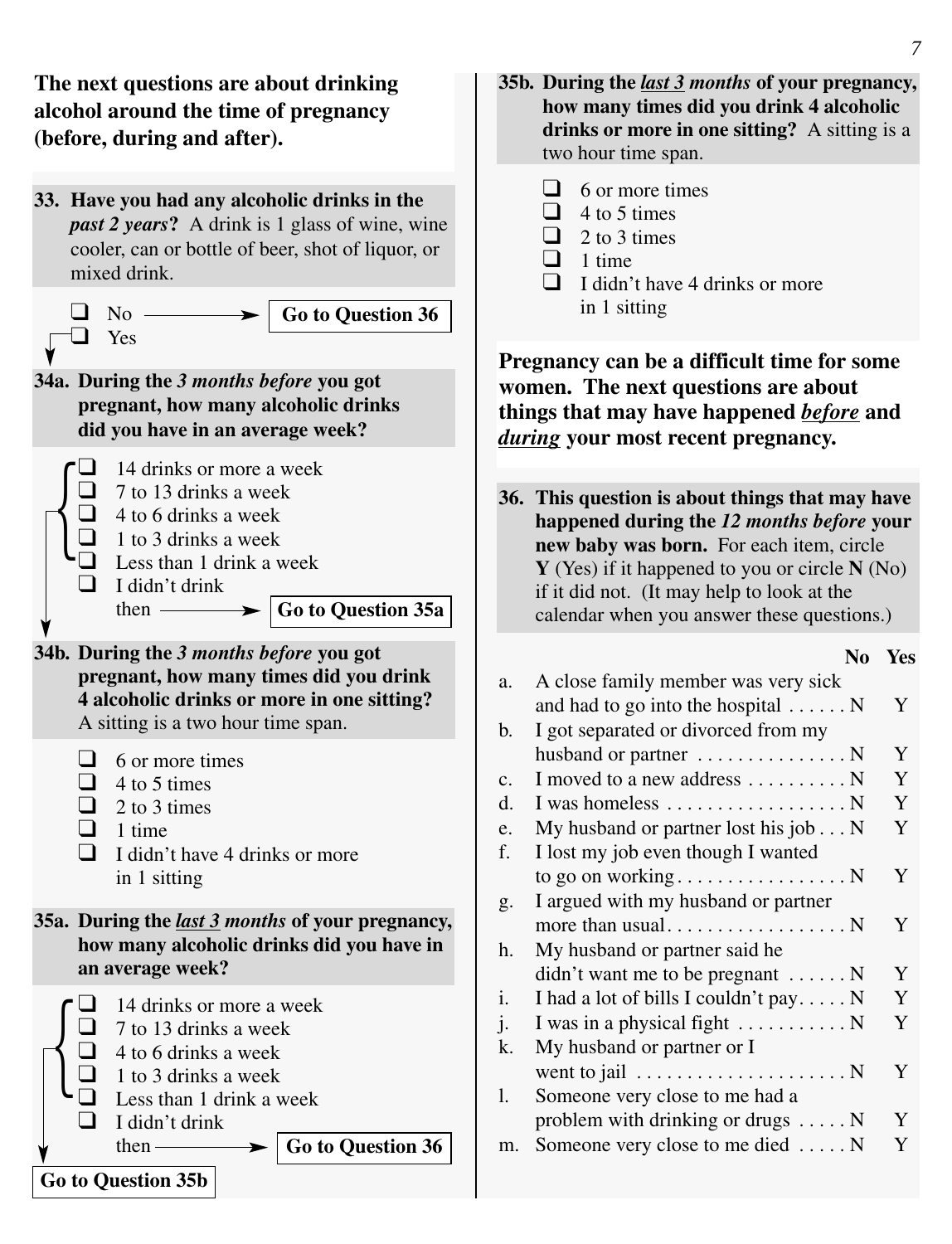- *8*
- **37. During the** *12 months before* **your new baby was born, how often did you feel unsafe in the neighborhood where you lived?**
	- $\Box$  Always
	- $\Box$  Often
	- $\Box$  Sometimes
	- $\Box$  Rarely
	- $\Box$  Never

**38. During the** *12 months before* **you got pregnant with your new baby, did your husband or partner push, hit, slap, kick, choke, or physically hurt you in any other way?**

- $\Box$  No  $\Box$  Yes
- **39. During** *your most recent* **pregnancy, did your husband or partner push, hit, slap, kick, choke, or physically hurt you in any other way?**
	- $\Box$  No
	- $\Box$  Yes

## **The next questions are about your labor and delivery.** (It may help to look at the

calendar when you answer these questions.)

## **40. When was your baby due?**





**41. When did you go into the hospital to have your baby?**





 $\Box$  I didn't have my baby in a hospital

**42. When was your baby born?**



**43. When were you discharged from the hospital after your baby was born?**



- $\Box$  I didn't have my baby in a hospital
- **44. Did any of these health insurance plans help you pay for the** *delivery* **of your new baby?**

## **Check all that apply**

- $\Box$  Health insurance from your job or the job of your husband, partner, or parents
- $\Box$  Health insurance that you or someone else paid for (not from a job)
- $\Box$  Medicaid
- $\Box$  TRICARE or other military health care
- RIte Care (Neighborhood, United, Blue Chip)

 $\Box$  Other source(s)  $\longrightarrow$  Please tell us:

 $\Box$  I did not have health insurance to help pay for my delivery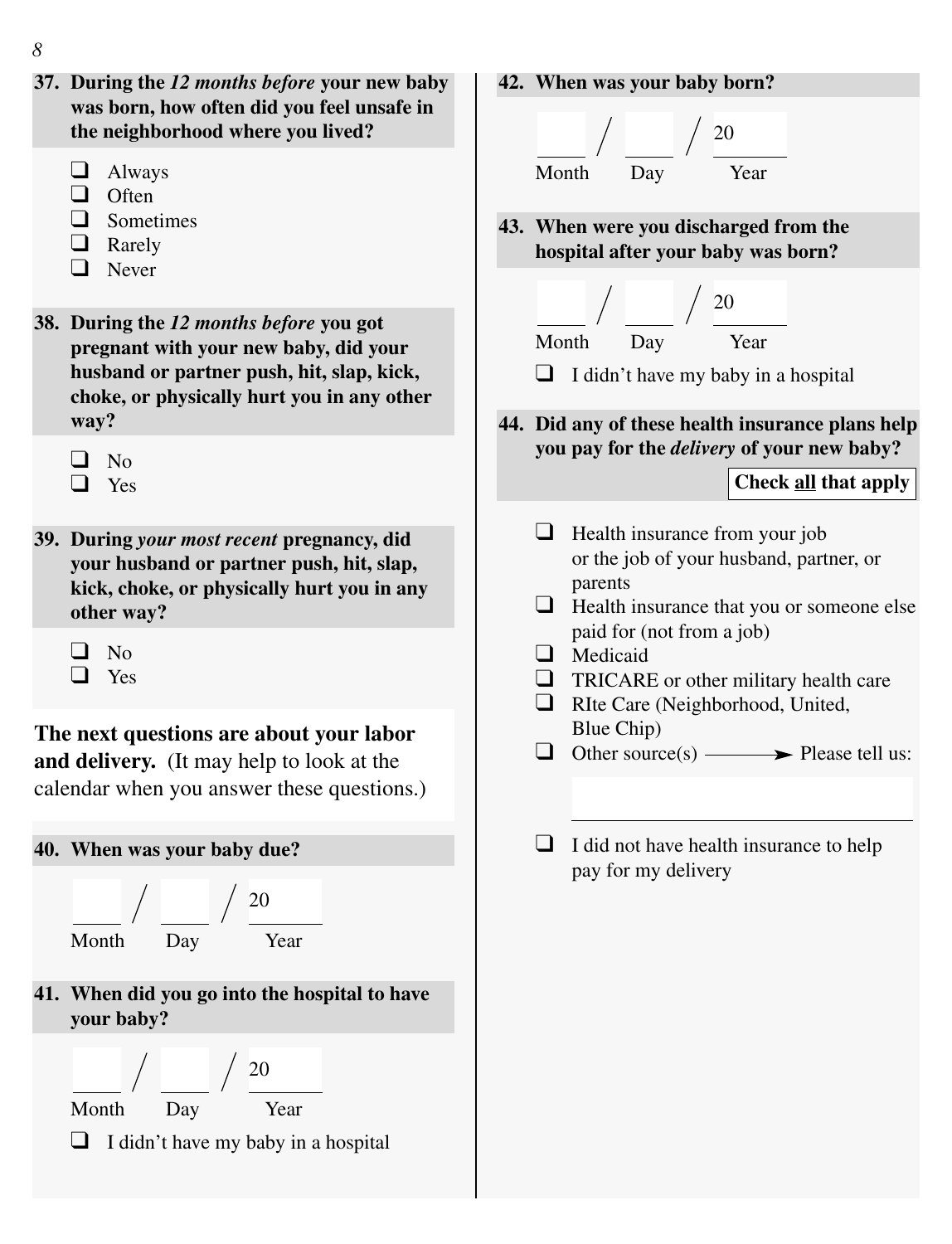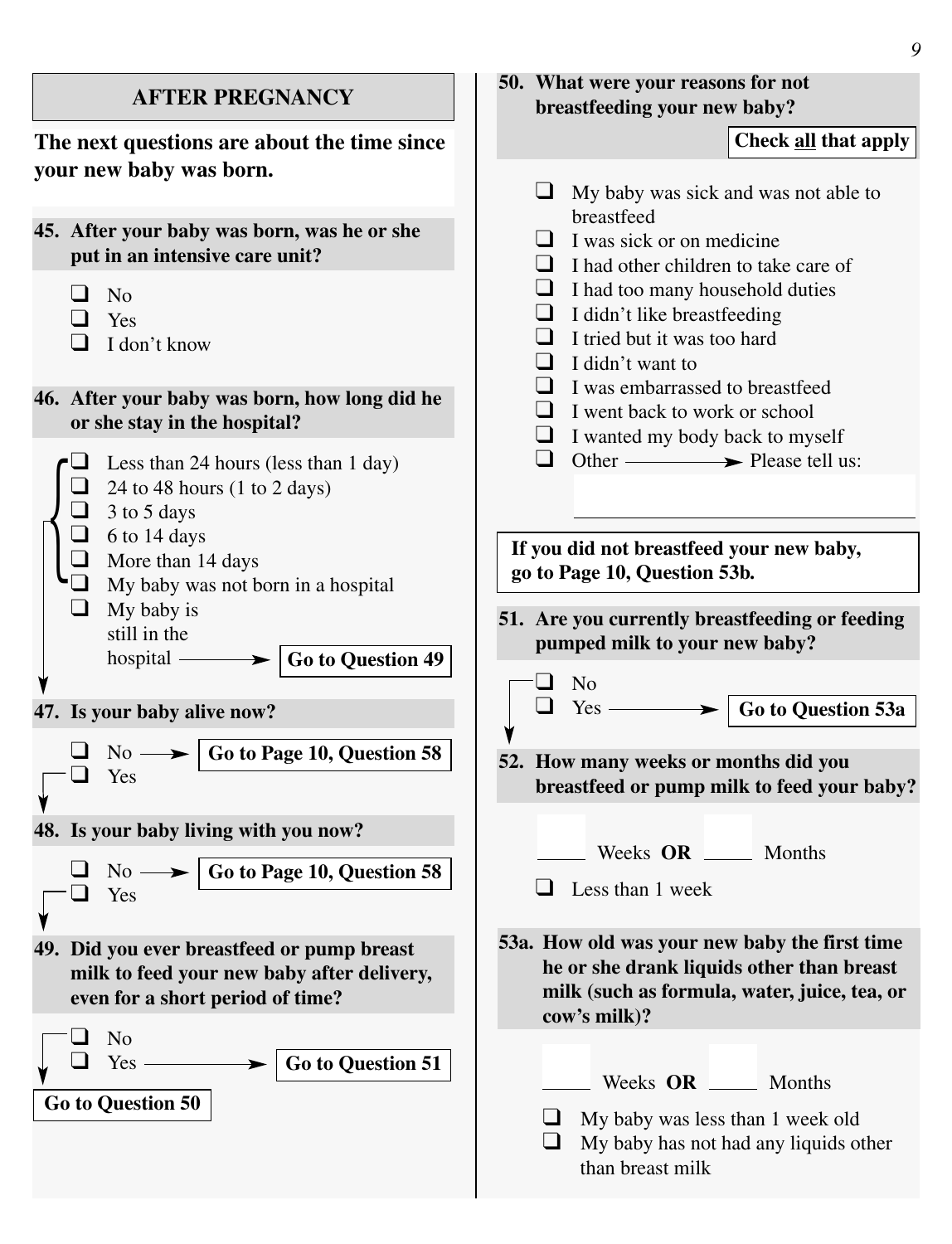

## *10*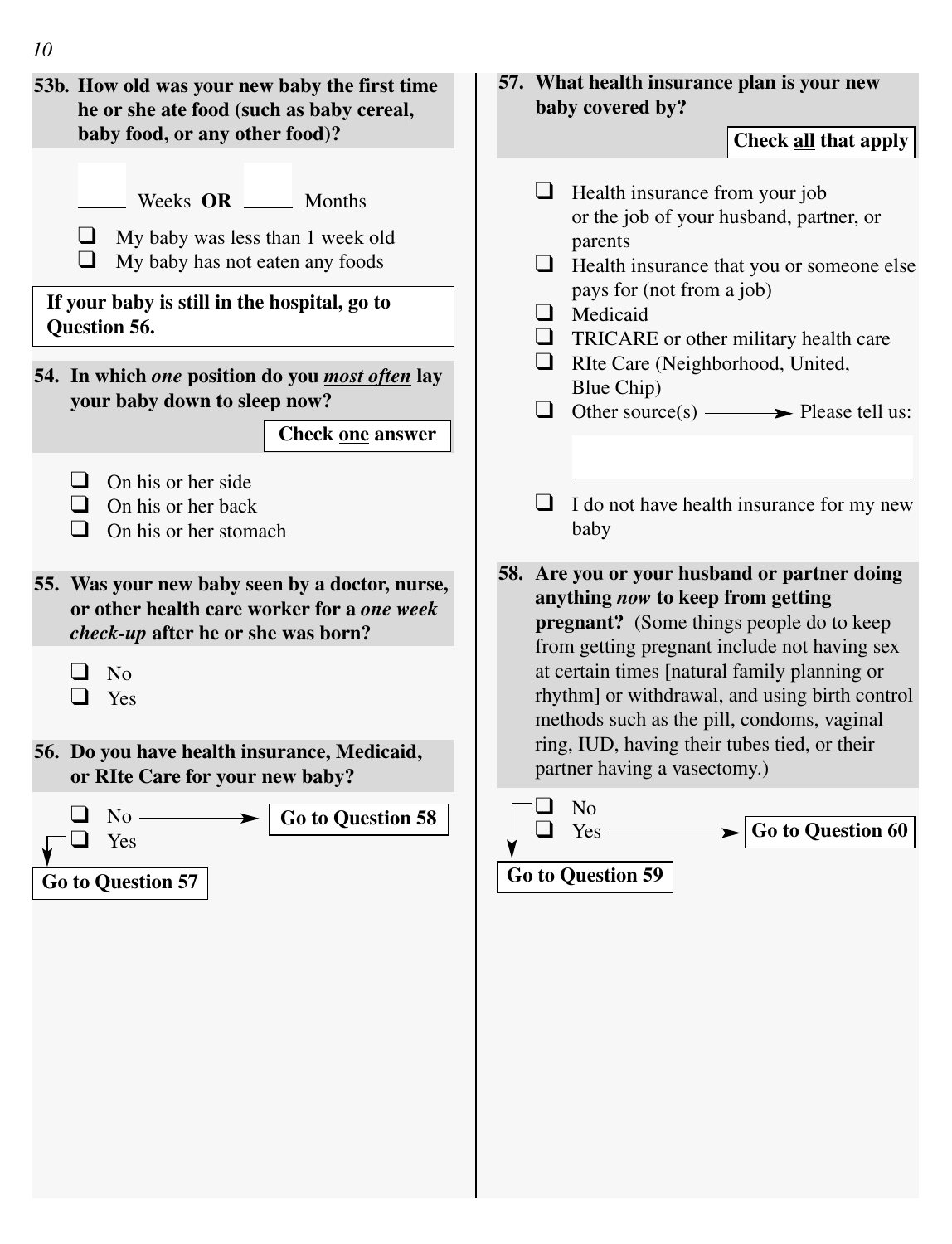

- **61.** *Since your new baby was born***, have you had a postpartum checkup for yourself?** (A postpartum checkup is the regular checkup a woman has about 6 weeks after she gives birth.)
	- $\Box$  No
	- $\Box$  Yes
- **62. Below is a list of feelings and experiences that women sometimes have after childbirth. Read each item to determine how well it describes your feelings and experiences. Then, write on the line the number of the choice that best describes how often you have felt or experienced things this way** *since your new baby was born***. Use the scale when answering:**

| <b>Never</b> | Rarely Sometimes Often Always              |  |
|--------------|--------------------------------------------|--|
|              | a. I felt down, depressed, or sad $\qquad$ |  |
|              | b. I felt hopeless $\Box$                  |  |
| $C_{\cdot}$  | I felt slowed down $\dots\dots\dots\dots$  |  |
|              |                                            |  |

## **OTHER EXPERIENCES**

**The next questions are on a variety of topics.**

**63. How would you describe the time during** *your most recent* **pregnancy?**

#### **Check one answer**

- $\Box$  One of the happiest times of my life
- $\Box$  A happy time with few problems
- $\Box$  A moderately hard time
- $\Box$  A very hard time
- $\Box$  One of the worst times of my life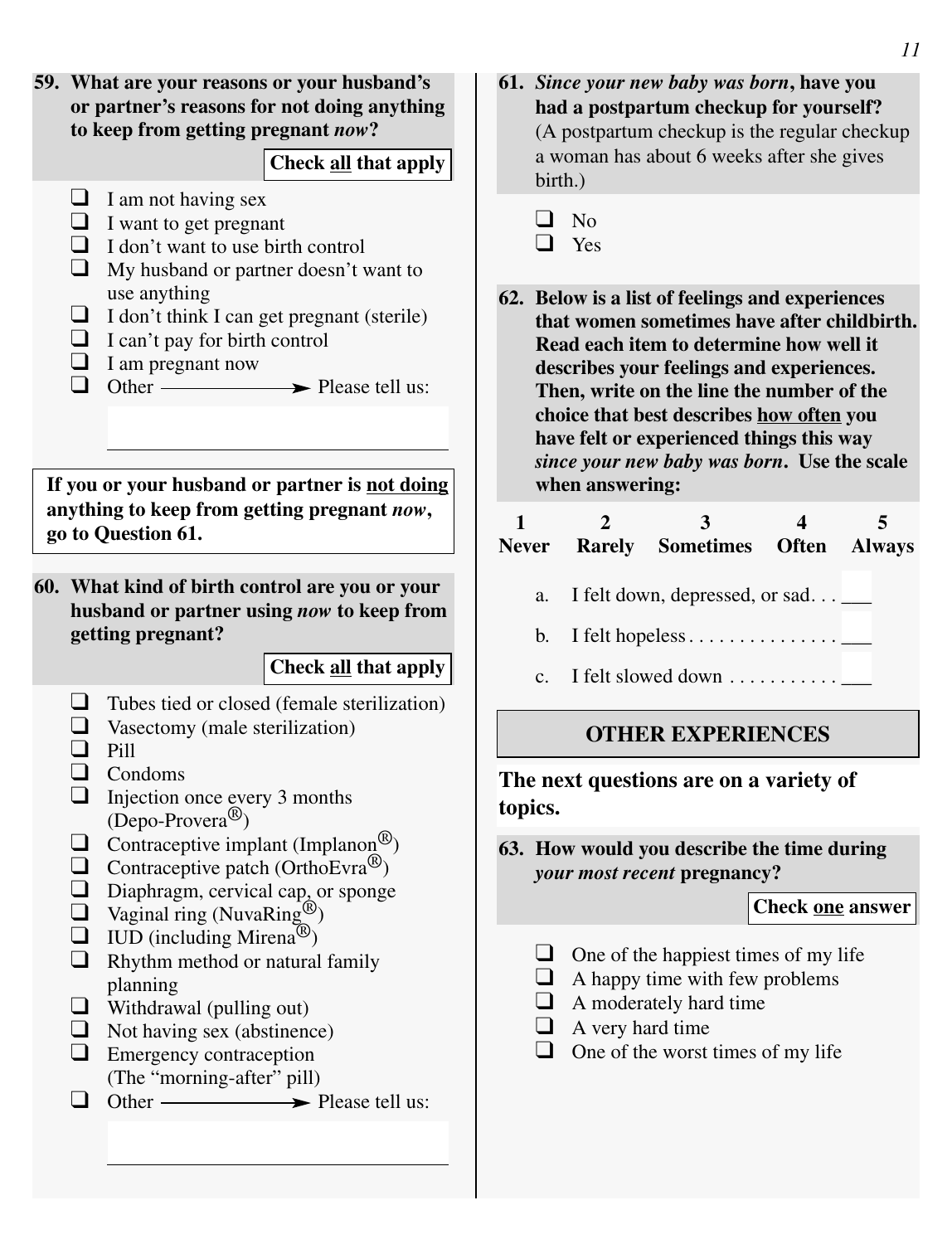| 12 |                                                                                                                                                                 |                                                          |                                                                                                                                                                                       |
|----|-----------------------------------------------------------------------------------------------------------------------------------------------------------------|----------------------------------------------------------|---------------------------------------------------------------------------------------------------------------------------------------------------------------------------------------|
|    | 64. At any time before your most recent<br>pregnancy, did a doctor, nurse, or other<br>health care worker diagnose you with<br>depression?                      |                                                          | 69. This question is about the care of your teeth<br>during your <i>most recent</i> pregnancy. For<br>each item, circle Y (Yes) if it is true or circle<br>$N(No)$ if it is not true. |
|    | ப<br>No.<br>ப<br>Yes                                                                                                                                            | a.                                                       | No<br>Yes<br>I needed to see a dentist for a<br>$problem \ldots \ldots \ldots \ldots \ldots \ldots \ldots \ldots N$<br>Y                                                              |
|    | b.<br>65. At any time during your most recent<br>$c_{\cdot}$<br>pregnancy, did a doctor, nurse, or other<br>health care worker diagnose you with<br>depression? |                                                          | I went to a dentist or dental clinic N<br>Y<br>A dental or other health care worker<br>talked with me about how to care<br>for my teeth and gums $\dots \dots \dots \dots$<br>Y       |
|    | Go to Question 68<br>No<br>Yes<br>$\overline{\phantom{a}}$                                                                                                      |                                                          | If your baby is not alive or is not living with<br>you, go to Question 80.                                                                                                            |
|    | 66. At any time during your most recent<br>pregnancy, did you take prescription<br>medicine for your depression?                                                |                                                          | 70. Have you ever heard or read about what can<br>happen if a baby is shaken?<br>ப<br>No                                                                                              |
|    | $\blacksquare$<br>N <sub>o</sub><br>∩<br>Yes                                                                                                                    | ப<br>Yes<br>71. Since you delivered your new baby, would |                                                                                                                                                                                       |
|    | 67. At any time during your most recent<br>pregnancy, did you get counseling for your<br>depression?                                                            |                                                          | you have the kinds of help listed below if<br>you needed them? For each one, circle Y<br>(Yes) if you would have it or circle N (No)<br>if not.                                       |
|    | ப<br>No.<br>$\Box$<br>Yes                                                                                                                                       | a.                                                       | N <sub>0</sub><br><b>Yes</b><br>Y                                                                                                                                                     |
|    | 68. At any time during your most recent<br>pregnancy, did a doctor, nurse, or other<br>health care worker talk to you about the                                 | b.<br>c.                                                 | Someone to help me if I were sick<br>Y<br>Someone to talk with about my                                                                                                               |
|    | following things? For each item, circle Y<br>(Yes) if it applies to you or circle N (No) if it<br>does not.                                                     | d.                                                       | $problems \ldots \ldots \ldots \ldots \ldots \ldots \ldots \ldots \ldots$<br>Y<br>Someone to help me if I were tired<br>and feeling frustrated with my                                |
| a. | No Yes<br>"Baby blues" or postpartum                                                                                                                            | e.                                                       | Y<br>Someone to take me and my baby<br>to the doctor's office if I had no                                                                                                             |
| b. | Y<br>Getting your blood tested for<br>hepatitis C (the virus that can<br>hurt your liver) $\dots \dots \dots \dots \dots \dots$<br>Y                            |                                                          | other way of getting there $\dots \dots \dots$<br>Y                                                                                                                                   |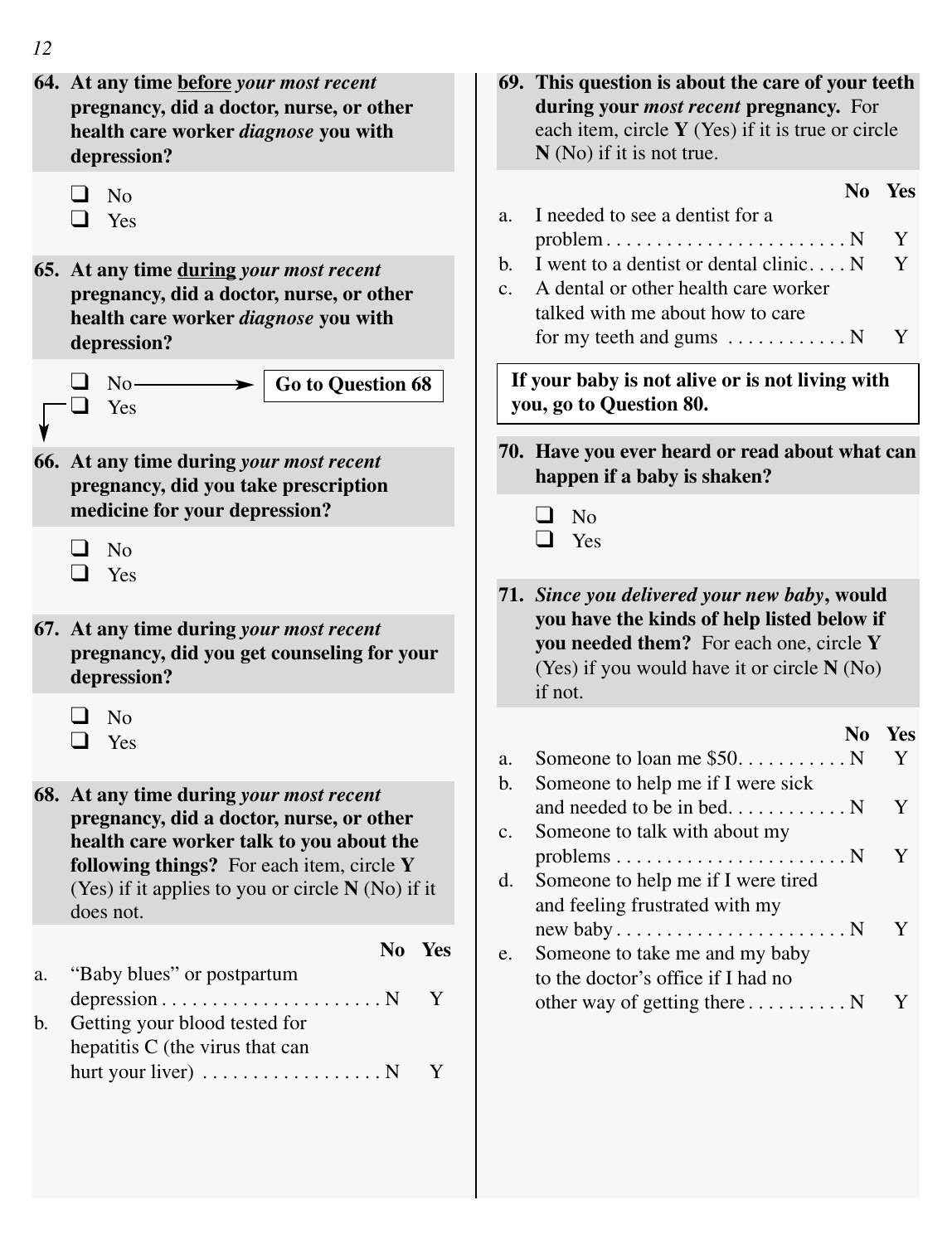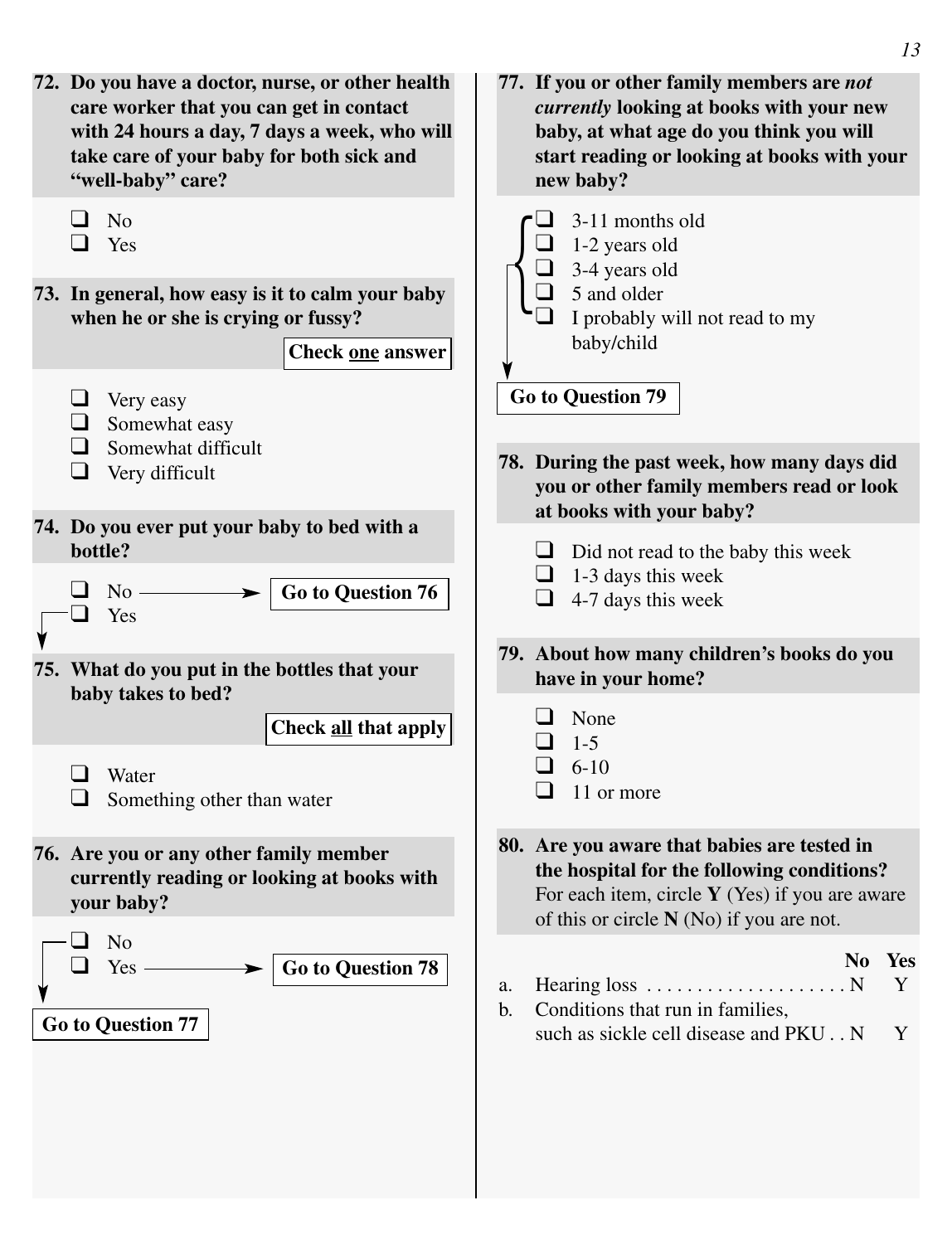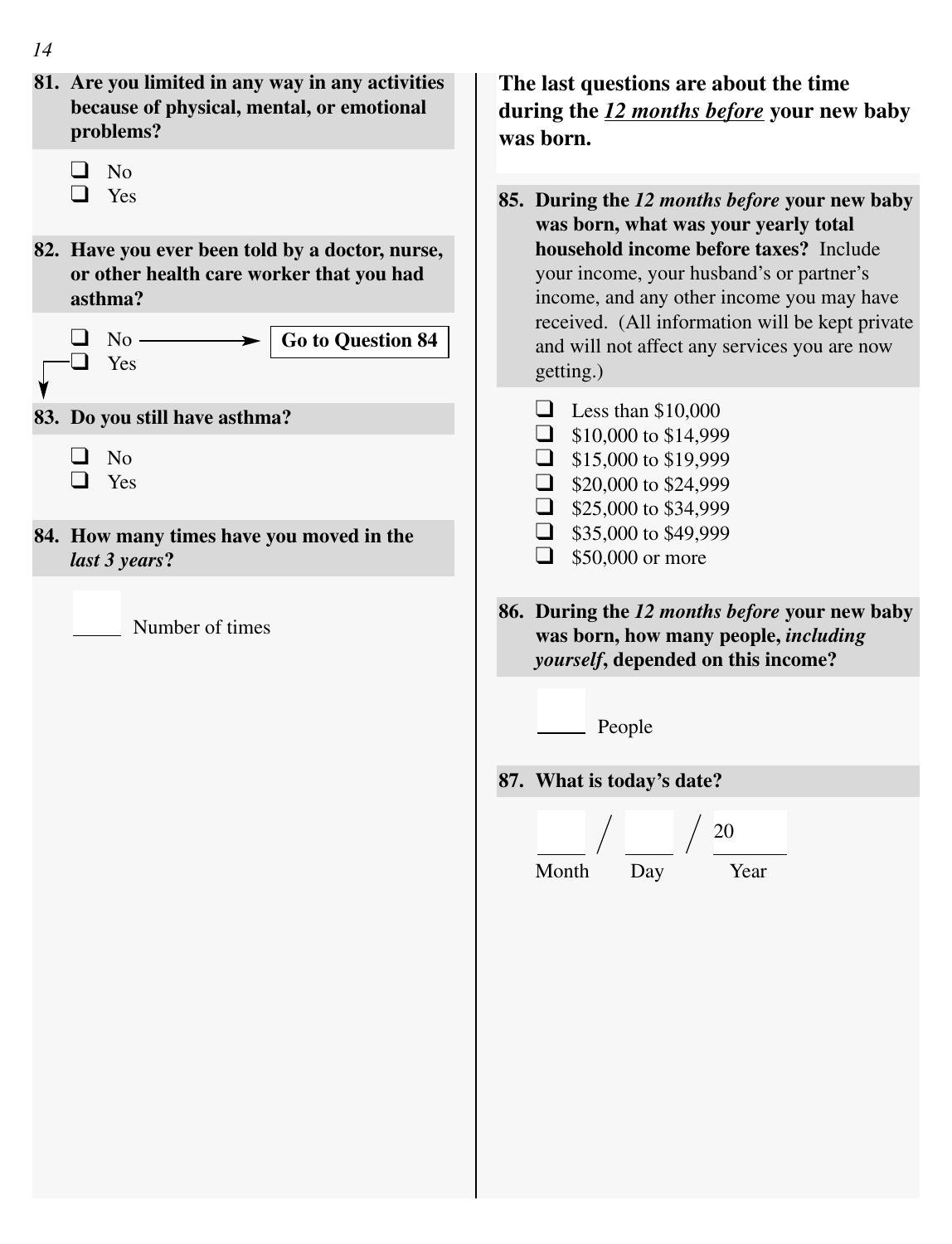# **Please use this space for any additional comments you would like to make about the health of mothers and babies in Rhode Island.**

*Thanks for answering our questions!*

*Your answers will help us work to make Rhode Island mothers and babies healthier.*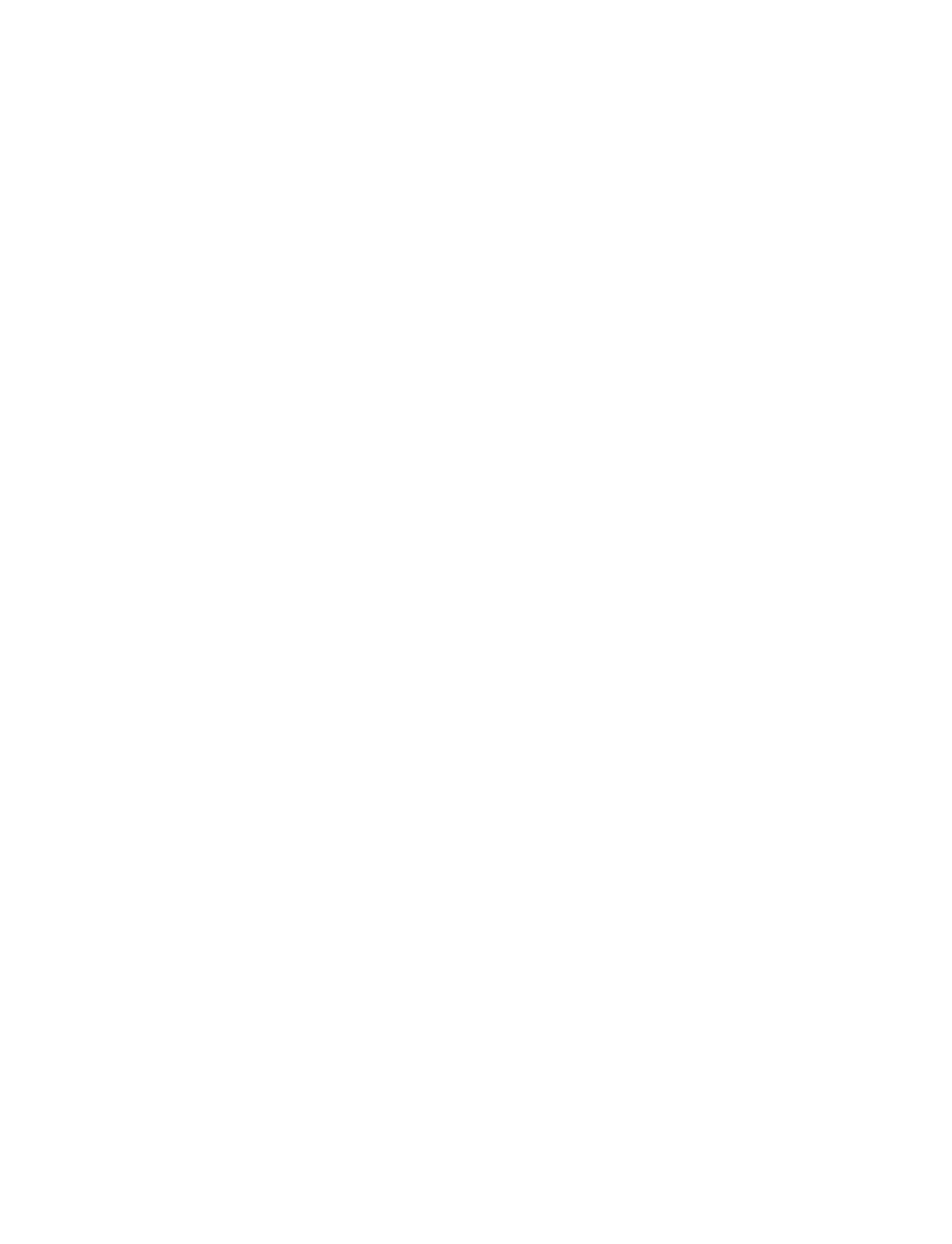This finishes the survey. However, when your baby is two years old, we would like to contact you to see how he/she is doing. Please write your address and phone number AND the address of a friend or relative who would know how to reach you if you move. This information will be kept completely private as will all of your other information. We would only contact your friend or relative if we could not reach you. When the Department of Health receives your completed survey, this page will be immediately separated from your survey responses.

| YOUR NAME           |
|---------------------|
|                     |
| <b>ADDRESS</b>      |
|                     |
|                     |
|                     |
|                     |
|                     |
| <b>PHONE NUMBER</b> |
|                     |
|                     |
|                     |
| <b>CONTACT NAME</b> |
|                     |
| <b>ADDRESS</b>      |
|                     |
|                     |
|                     |
|                     |
|                     |
| <b>PHONE NUMBER</b> |